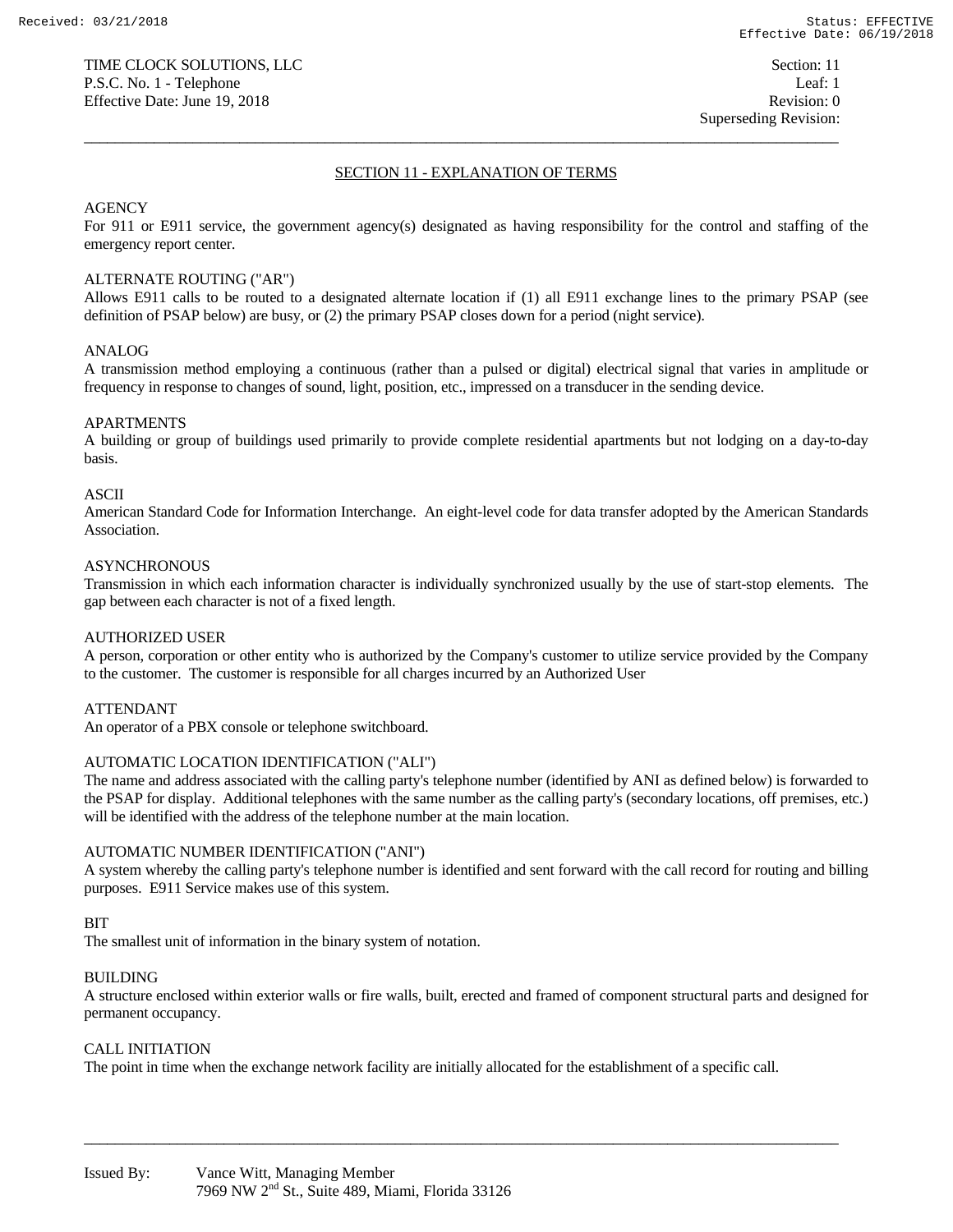$\overline{a_1}$  ,  $\overline{a_2}$  ,  $\overline{a_3}$  ,  $\overline{a_4}$  ,  $\overline{a_5}$  ,  $\overline{a_6}$  ,  $\overline{a_7}$  ,  $\overline{a_8}$  ,  $\overline{a_9}$  ,  $\overline{a_9}$  ,  $\overline{a_9}$  ,  $\overline{a_9}$  ,  $\overline{a_9}$  ,  $\overline{a_9}$  ,  $\overline{a_9}$  ,  $\overline{a_9}$  ,  $\overline{a_9}$  ,

# CALL TERMINATION

The point in time when the exchange network facility allocated to a specific call is released for reuse by the network.

### CENTRAL OFFICE

An operating office of the Company where connections are made between telephone exchange lines.

#### CENTRAL OFFICE LINE

A line providing direct or indirect access from a telephone or switchboard to a central office. Central office lines subject to PBX rate treatment are referred to as central office trunks.

#### **CHANNEL**

A point-to-point bi-directional path for digital transmission. A channel may be furnished in such a manner as the Company may elect, whether by wire, fiber optics, radio or a combination thereof and whether or not by means of single physical facility or route. One 1.544 Mbps Service is equivalent to 24 channels.

#### CHANNEL CONVERSION

The termination of 1.544. Mbps Service at a customer's location with conversion of the digital signal to 24 analog voice grade circuits. Channel Conversion can be furnished by the customer.

# CHANNEL SERVICE UNIT ("CSU")

The equipment located at the customer's premises which terminates each 1.544 Mbps Digital Loop and performs such functions as proper termination of facilities, regeneration of signals, recognition and correction of signal format errors and provides remote loop-back capability.

### COLLEGE

An establishment for higher education authorized to confer degrees where lodging for the students is maintained on the premises.

#### COMMUNICATIONS SYSTEMS

Channels and other facilities which are capable of two-way communications between subscriber -provided terminal equipment or Telephone Company stations, even when not connected to exchange and message toll communications service.

#### COMPANY

Time Clock Solutions, LLC, unless otherwise clearly indicated from the context.

#### **COMMISSION**

The New York State Public Service Commission.

### CUSTOMER

The person, firm, corporation, or other entity which orders service pursuant to this Tariff and utilizes service provided under Tariff by the Company. A customer is responsible for the payment of charges and for compliance with all terms of the Company's Tariff.

#### CUSTOMER PREMISES EQUIPMENT (CPE)

Equipment provided by the customer for use with the Company's services. CPE can include a station set, facsimile machine, key system, PBX, or other communication system.

#### DEFAULT ROUTING ("DR")

When an incoming E911 call cannot be selectively routed due to an ANI failure, garbled digits or other causes, such incoming calls are routed from the E911 Control Office to a default PSAP. Each incoming E911 facility group to the Control Office is assigned to a designated default PSAP.

 $\overline{a_1}$  ,  $\overline{a_2}$  ,  $\overline{a_3}$  ,  $\overline{a_4}$  ,  $\overline{a_5}$  ,  $\overline{a_6}$  ,  $\overline{a_7}$  ,  $\overline{a_8}$  ,  $\overline{a_9}$  ,  $\overline{a_9}$  ,  $\overline{a_9}$  ,  $\overline{a_9}$  ,  $\overline{a_9}$  ,  $\overline{a_9}$  ,  $\overline{a_9}$  ,  $\overline{a_9}$  ,  $\overline{a_9}$  ,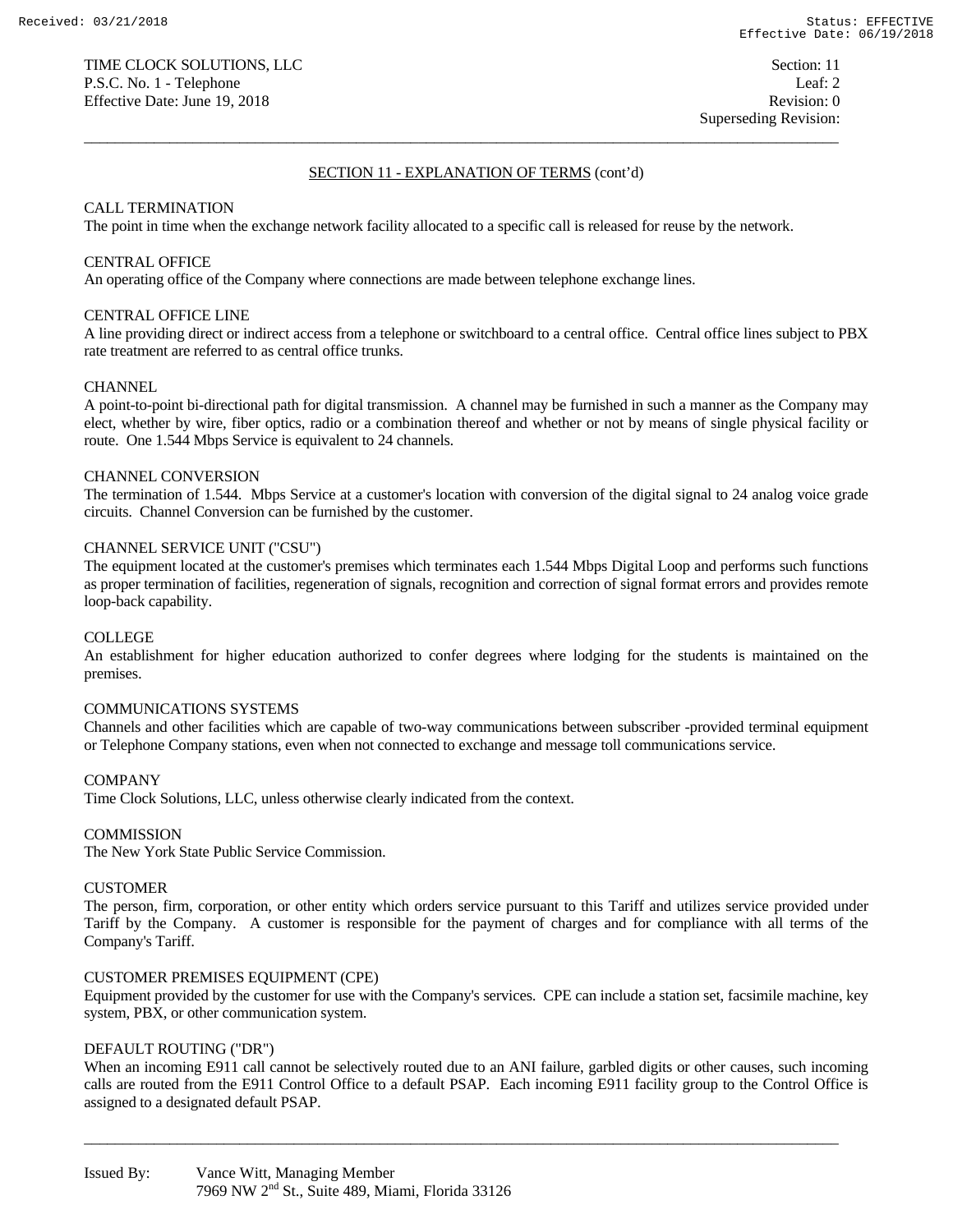$\overline{a_1}$  ,  $\overline{a_2}$  ,  $\overline{a_3}$  ,  $\overline{a_4}$  ,  $\overline{a_5}$  ,  $\overline{a_6}$  ,  $\overline{a_7}$  ,  $\overline{a_8}$  ,  $\overline{a_9}$  ,  $\overline{a_9}$  ,  $\overline{a_9}$  ,  $\overline{a_9}$  ,  $\overline{a_9}$  ,  $\overline{a_9}$  ,  $\overline{a_9}$  ,  $\overline{a_9}$  ,  $\overline{a_9}$  ,

# DEMARCATION POINT

The physical dividing point between the Company's network and the customer.

### DIAL PULSE ("DP")

The pulse type employed by a rotary dial station set.

# DIRECT INWARD DIAL ("DID")

A service attribute that routes incoming calls directly to stations, by-passing a central answer point.

# DIRECT OUTWARD DIAL ("DOD")

A service attribute that allows individual station users to access and dial outside numbers directly.

### DIGITAL

A method of storing, processing and transmitting information through the use of distinct electronic or optical pulses that represent the binary digits (bits) 0 and 1. Digital transmission/switching technologies employ a sequence of discrete, individually distinct pulses to represent information, as opposed to the continuously variable signal of analog technologies.

DUAL TONE MULTI-FREQUENCY ("DTMF") The pulse type employed by tone dial station sets. (Touch tone)

### EMERGENCY SERVICE NUMBER ("ESN")

A unique code, assigned by the Company, used to define specific combinations of police, fire and/or ambulance jurisdictions, or any other authorized agency, which are designated by the customer.

### E911 SERVICE AREA

The geographic area in which the government agency will respond to all E911 calls and dispatch appropriate emergency assistance.

### E911 CUSTOMER

A governmental agency that is the customer of record and is responsible for all negotiations, operations and payment of bills in connection with the provision of E911 service.

# ERROR

A discrepancy or unintentional deviation by the Company from what is correct or true. An "error", can also be an omission in records.

### EXCHANGE

An area, consisting of one or more central office districts, within which a call between any two points is a local call.

### EXCHANGE ACCESS LINE

A central office line furnished for direct or indirect access to the exchange system.

### EXCHANGE SERVICE

The provision to the subscriber of access to the exchange system for the purpose of sending and receiving calls. This access is achieved through the provision of a central office line (exchange access line) between the central office and the subscriber's premises.

 $\overline{a_1}$  ,  $\overline{a_2}$  ,  $\overline{a_3}$  ,  $\overline{a_4}$  ,  $\overline{a_5}$  ,  $\overline{a_6}$  ,  $\overline{a_7}$  ,  $\overline{a_8}$  ,  $\overline{a_9}$  ,  $\overline{a_9}$  ,  $\overline{a_9}$  ,  $\overline{a_9}$  ,  $\overline{a_9}$  ,  $\overline{a_9}$  ,  $\overline{a_9}$  ,  $\overline{a_9}$  ,  $\overline{a_9}$  ,

### FINAL ACCOUNT

A customer whose service has been disconnected who has outstanding charges still owed to the Company.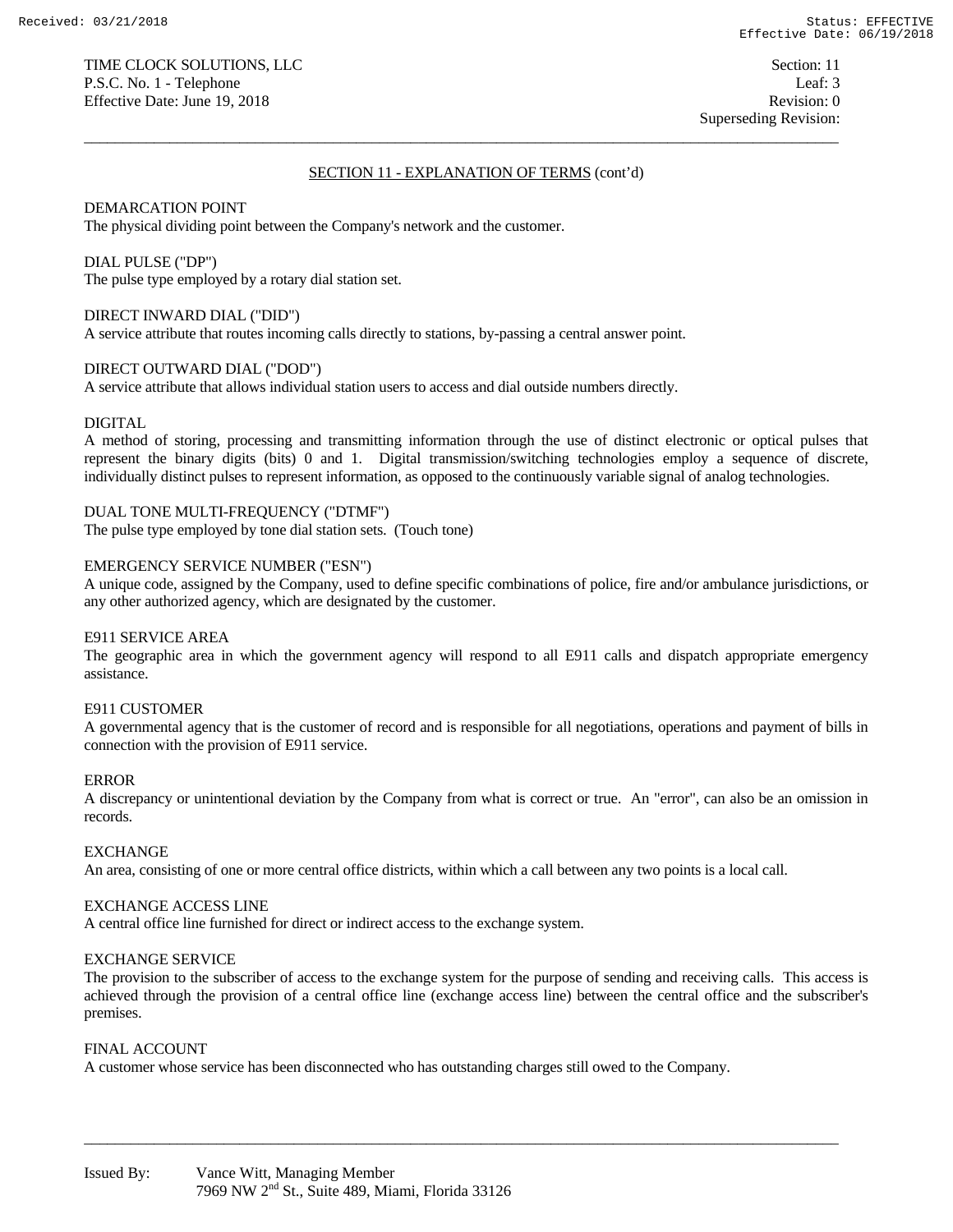$\overline{a_1}$  ,  $\overline{a_2}$  ,  $\overline{a_3}$  ,  $\overline{a_4}$  ,  $\overline{a_5}$  ,  $\overline{a_6}$  ,  $\overline{a_7}$  ,  $\overline{a_8}$  ,  $\overline{a_9}$  ,  $\overline{a_9}$  ,  $\overline{a_9}$  ,  $\overline{a_9}$  ,  $\overline{a_9}$  ,  $\overline{a_9}$  ,  $\overline{a_9}$  ,  $\overline{a_9}$  ,  $\overline{a_9}$  ,

### FLAT RATE SERVICE

The type of exchange service provided at a monthly rate with an unlimited number of calls within a specified primary calling area.

#### GROUND START

Describes the signaling method between the PBX/key system interface and the Company's switch. It is the signal requesting service.

#### HANDICAPPED PERSON

A person who is legally blind, visually handicapped or physically handicapped, under the following definitions from the Federal Register (Vol. 35 #126 dated June 30, 1970).

Legally Blind - a person whose visual acuity is 20/200 or less in the better eye with correcting glasses, or whose widest diameter of visual field subtends an angular distance no greater than 20 degrees.

Visually Handicapped - a person whose visual disability, with correction and regardless of optical measurement with respect to legal blindness, are certified as unable to read normal printed material.

Physically Handicapped - a person who is certified by competent authority as unable to read or use ordinary printed materials as a result of physical limitation, or a person whose disabling condition causes difficulty with hand and finger coordination and use of a coin telephone.

The term "Handicapped Person", when used in connection with a person having a speech or hearing impairment which requires that they communicate over telephone facilities by means other than voice is defined below:

Hearing - a person with binaural hearing impairment of 60% or higher on the basis of the procedure developed by the American Academy of Otolaryngology (A.A.0.) as set forth in "Guide for Conservation of Hearing in Noise" 38-43, A.A.0., 1973; "guides to the Evaluation of Permanent Impairment" 103-107, American Medical Association, 1971.

Speech - a person with 65% or higher of impairment on the basis of the procedure recommended by the American Medical Association's Committee on Rating of Mental and Physical Impairment to evaluate speech impairment as to three categories: audibility, intelligibility and functional efficiency, as set forth in "Guides to the Evaluation of Permanent Impairment" 109-III, American Medical Association, 1971.

### HOSPITAL

An establishment for treatment of human patients by members of the medical profession where lodging for the patients is maintained on the premises.

#### HOTEL.

An establishment offering lodging with or without meals to the general public on a day-to-day basis.

### INCOMING SERVICE GROUP

Two or more central office lines arranged so that a call to the First line is completed to a succeeding line in the group when the first line is in use.

### INTERFACE

That point on the premises of the subscriber at which provision is made for connection of facilities provided by someone other than the Company to facilities provided by the Company.

 $\overline{a_1}$  ,  $\overline{a_2}$  ,  $\overline{a_3}$  ,  $\overline{a_4}$  ,  $\overline{a_5}$  ,  $\overline{a_6}$  ,  $\overline{a_7}$  ,  $\overline{a_8}$  ,  $\overline{a_9}$  ,  $\overline{a_9}$  ,  $\overline{a_9}$  ,  $\overline{a_9}$  ,  $\overline{a_9}$  ,  $\overline{a_9}$  ,  $\overline{a_9}$  ,  $\overline{a_9}$  ,  $\overline{a_9}$  ,

#### INTEROFFICE MILEAGE

The segment of a line which extends between the central offices serving the originating and terminating points.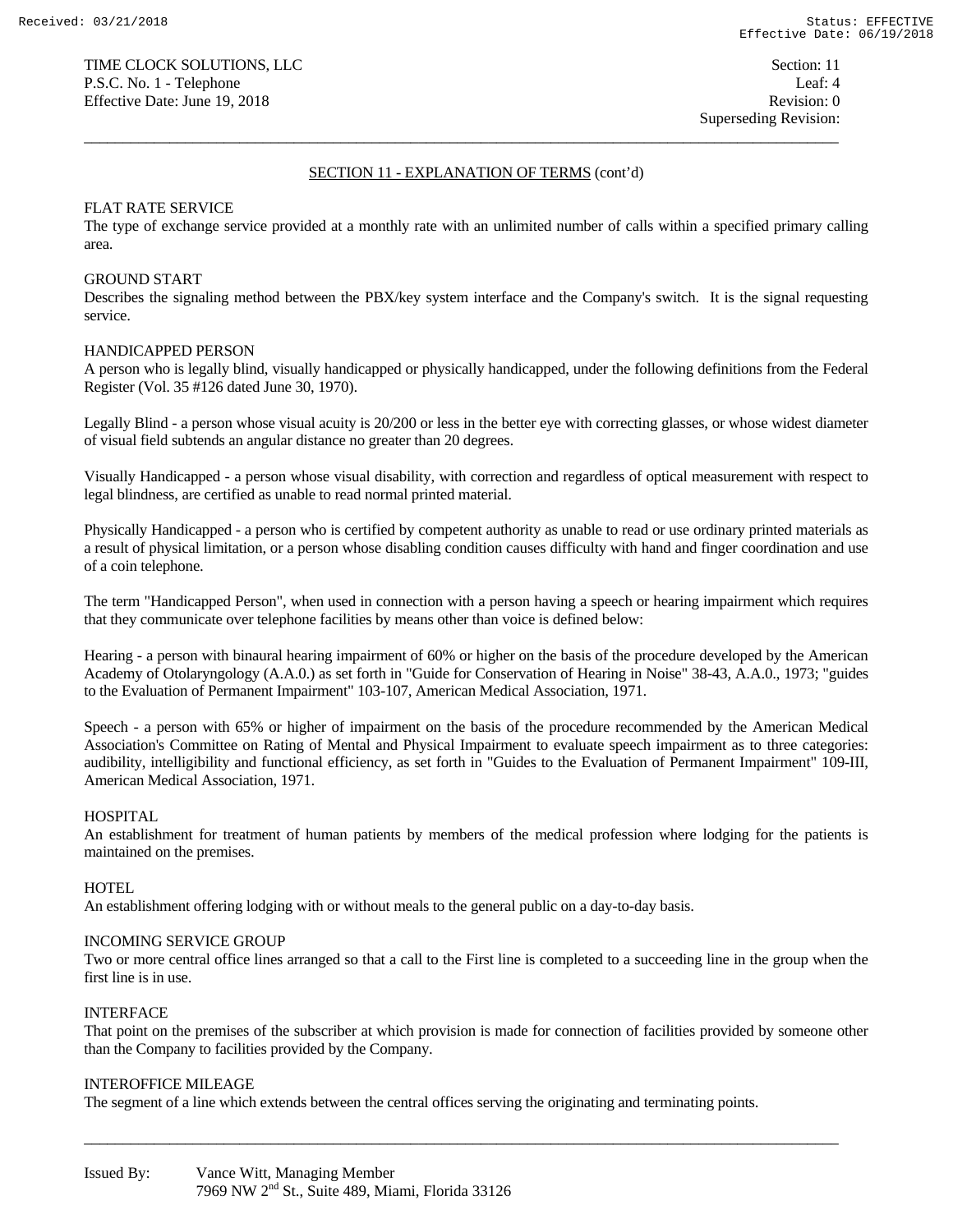# INTERRUPTION

The inability to complete calls, either incoming or outgoing or both, due to Company facilities malfunction or human errors.

 $\overline{a_1}$  ,  $\overline{a_2}$  ,  $\overline{a_3}$  ,  $\overline{a_4}$  ,  $\overline{a_5}$  ,  $\overline{a_6}$  ,  $\overline{a_7}$  ,  $\overline{a_8}$  ,  $\overline{a_9}$  ,  $\overline{a_9}$  ,  $\overline{a_9}$  ,  $\overline{a_9}$  ,  $\overline{a_9}$  ,  $\overline{a_9}$  ,  $\overline{a_9}$  ,  $\overline{a_9}$  ,  $\overline{a_9}$  ,

# JOINT USER

A person, firm, or corporation which uses the telephone service of a subscriber as provided in Section 1 of the Tariff.

# KILOBIT

One thousand bits.

### LATA

Local Access and Transport Area. The area within which the Company provides local and long distance ("intraLATA") service. For call to numbers outside this area ("interLATA") service is provided by long distance companies.

# LINK

The physical facility from the network interface on an end-user's or carrier's premises to the point of interconnection on the main distribution frame of the Company's central office.

# LEASED CHANNEL

A non-switched electrical path used for connection of equipment furnished by the subscriber to equipment furnished by the subscriber or the Company for a specific purpose.

# LOCAL CALL

A call which, if placed by a customer over the facilities of the Company, is not rated as a toll call.

### LOCAL CALLING AREA

The area, consisting of one or more central office districts, within which a subscriber for exchange service may make telephone calls without a toll charge.

### LOCAL SERVICE

Telephone exchange service within a local calling area.

### LOOP START

Describes the signaling between the terminal equipment or PBX/key system interface and the Company's switch. It is the signal requesting service.

### LOOPS

Segments of a line which extend from the serving central office to the originating and to the terminating point.

MEGABIT One million bits.

### MESSAGE RATE SERVICE

A type of exchange service provided at a monthly rate with an additional charge for local calling based on the usage of the local network. One completed call is equal to one message.

### MOVE

The disconnection of existing equipment at one location and reconnection of the same equipment at a new location in the same building or in a different building on the same premises.

 $\overline{a_1}$  ,  $\overline{a_2}$  ,  $\overline{a_3}$  ,  $\overline{a_4}$  ,  $\overline{a_5}$  ,  $\overline{a_6}$  ,  $\overline{a_7}$  ,  $\overline{a_8}$  ,  $\overline{a_9}$  ,  $\overline{a_9}$  ,  $\overline{a_9}$  ,  $\overline{a_9}$  ,  $\overline{a_9}$  ,  $\overline{a_9}$  ,  $\overline{a_9}$  ,  $\overline{a_9}$  ,  $\overline{a_9}$  ,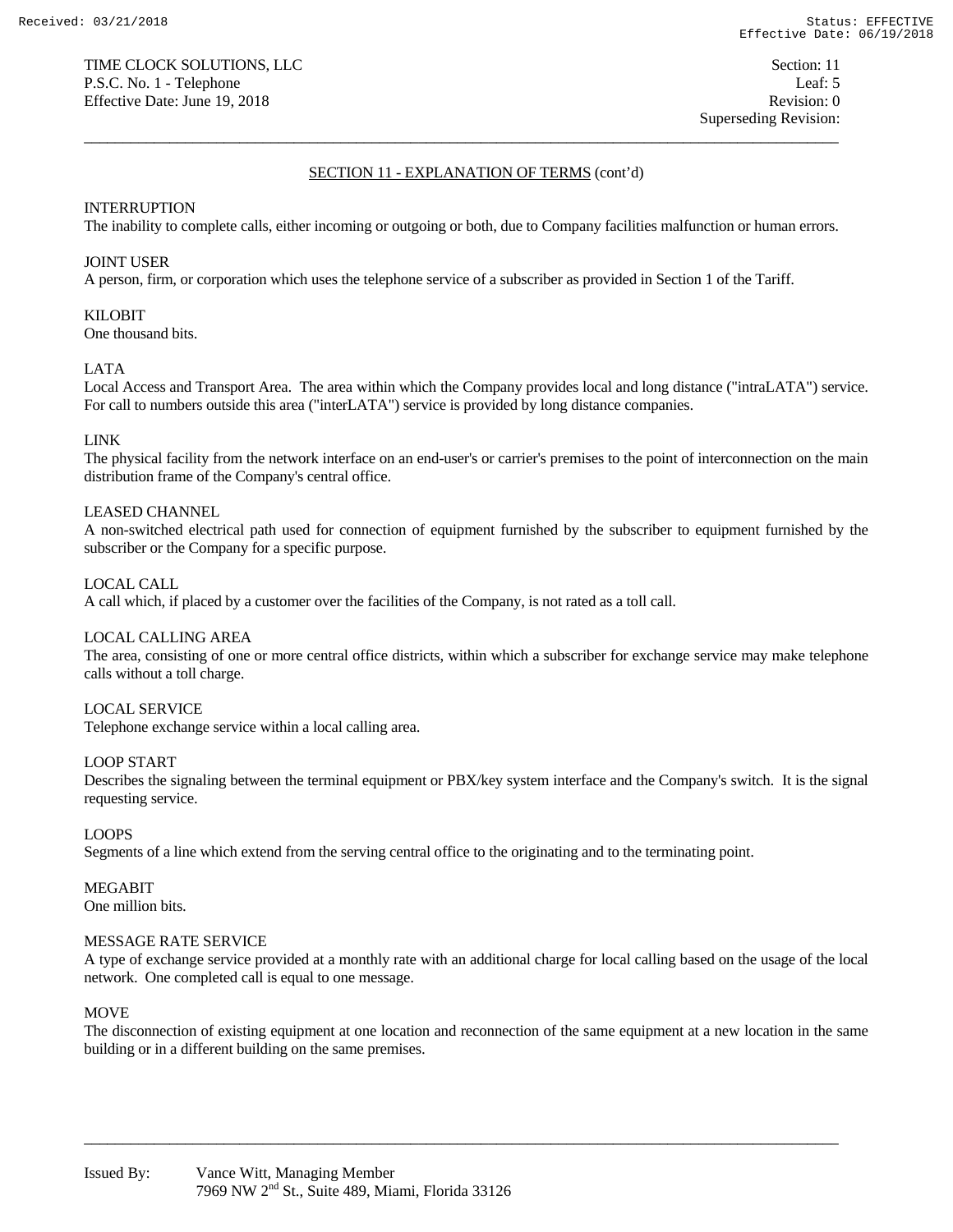$\overline{a_1}$  ,  $\overline{a_2}$  ,  $\overline{a_3}$  ,  $\overline{a_4}$  ,  $\overline{a_5}$  ,  $\overline{a_6}$  ,  $\overline{a_7}$  ,  $\overline{a_8}$  ,  $\overline{a_9}$  ,  $\overline{a_9}$  ,  $\overline{a_9}$  ,  $\overline{a_9}$  ,  $\overline{a_9}$  ,  $\overline{a_9}$  ,  $\overline{a_9}$  ,  $\overline{a_9}$  ,  $\overline{a_9}$  ,

# MULTI-FREQUENCY ("MF")

An inter-machine pulse-type used for signaling between telephone company switches, or between telephone company switches and PBX/key systems.

### MULTILINE HUNT

A method of call signaling by which a call placed to one number is subsequently routed to one or more alternative numbers when the called number is busy.

### NETWORK CONTROL SIGNALING

The transmission of signals used in the telecommunications system which perform functions such as supervision (control, status and charging signals), address signaling (e.g. dialing), calling and called number identification, audible tone signals (call progress signals indicating re-order or busy conditions, alerting) to control the operation of switching machines in the telecommunications system.

### NETWORK CONTROL SIGNALING UNIT

The terminal equipment furnished, installed and maintained by the Telephone Company for the provision of network control signaling.

### **NODE**

The location to which digital channels are routed and where access is provided to such lines and associated equipment for testing.

### PBX

A private branch exchange.

### **PORT**

A connection to the switching network with one or more voice grade communications channels, each with a unique network address (telephone number) dedicated to the customer. A port connects a link to the public switched network.

### PREMISES

The space occupied by a customer or authorized user in a building or buildings or contiguous property not separated by a public right of way.

### PRIVATE BRANCH EXCHANGE SERVICE

Service providing facilities for connecting central office trunks and tie lines to PBX stations, and for interconnecting PBX station lines by means of a switchboard or dial apparatus.

### PUBLIC ACCESS LINE SERVICE

Service providing facilities for a customer owned coin operated telephone ("COCOT").

# PUBLIC SAFETY ANSWERING POINT ("PSAP")

An answering location for E911 calls originating in a given area. A PSAP may be designated as primary or secondary, which refers to the order in which calls are directed for answering. Primary PSAPs respond first; secondary PSAPs receive calls on a transfer basis only and generally serve as a centralized answering location for a particular type of emergency call.

### RATE CENTER

A geographic reference point with specific coordinates on a map used for determining mileage when calculating charges.

# REFERRAL PERIOD

The time frame during which calls to a number which has been changed will be sent to a recording which will inform the caller of the new number.

 $\overline{a_1}$  ,  $\overline{a_2}$  ,  $\overline{a_3}$  ,  $\overline{a_4}$  ,  $\overline{a_5}$  ,  $\overline{a_6}$  ,  $\overline{a_7}$  ,  $\overline{a_8}$  ,  $\overline{a_9}$  ,  $\overline{a_9}$  ,  $\overline{a_9}$  ,  $\overline{a_9}$  ,  $\overline{a_9}$  ,  $\overline{a_9}$  ,  $\overline{a_9}$  ,  $\overline{a_9}$  ,  $\overline{a_9}$  ,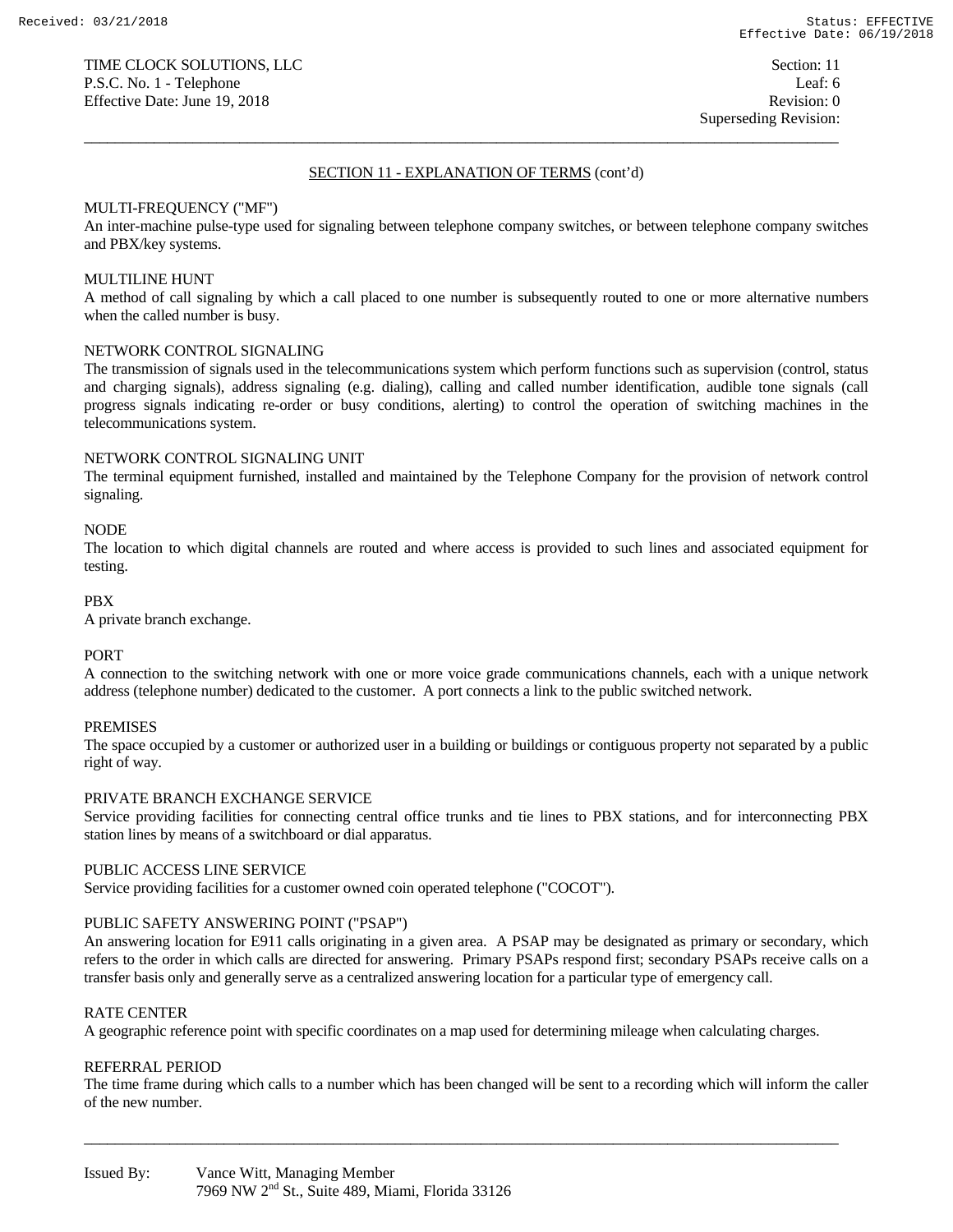$\overline{a_1}$  ,  $\overline{a_2}$  ,  $\overline{a_3}$  ,  $\overline{a_4}$  ,  $\overline{a_5}$  ,  $\overline{a_6}$  ,  $\overline{a_7}$  ,  $\overline{a_8}$  ,  $\overline{a_9}$  ,  $\overline{a_9}$  ,  $\overline{a_9}$  ,  $\overline{a_9}$  ,  $\overline{a_9}$  ,  $\overline{a_9}$  ,  $\overline{a_9}$  ,  $\overline{a_9}$  ,  $\overline{a_9}$  ,

### RESALE OF SERVICE

The subscription to communications service and facilities by one entity and the reoffering of communications service to others (with or without `adding value') for profit.

### SAME PREMISES

All space in the same building in which one subscriber has the right of occupancy, and all space in different buildings on contiguous property when occupied solely by the same subscriber. Foyers, hallways and other space for the common use of all occupants of a building are considered the premises of the operator of the building.

#### SELECTIVE ROUTING ("SR")

A feature that routes an E911 call from a Central Office to the designated primary PSAP based upon the identified number of the calling party.

# SERVING CENTRAL OFFICE

The central office from which local service is furnished.

#### SHARING

An arrangement in which several users collectively use communications service and facilities provided by a carrier, with each user paying a pro-rata share of the communication related costs.

#### **STATION**

Each telephone on a line and where no telephone associated with the line is provided on the same premises and in the same building, the first termination in station key equipment or a jack for use with a portable telephone.

#### **SUSPENSION**

Suspension of service for nonpayment is interruption of outgoing service only. Suspension of service at the subscriber's request is interruption of both incoming and outgoing service.

### **SYNCHRONOUS**

Transmission in which there is a constant time interval between bits, characters or events.

### T-1 SYSTEM

A type of digital carrier system transmitting voice or data at 1.544 Mbps. A T- 1 carrier can handle up to 24 multiplexed 64 Kbps digital voice/data channels. A T-1 carrier system can use metallic cable, microwave radio or optical fiber as transmission media.

 $\overline{a_1}$  ,  $\overline{a_2}$  ,  $\overline{a_3}$  ,  $\overline{a_4}$  ,  $\overline{a_5}$  ,  $\overline{a_6}$  ,  $\overline{a_7}$  ,  $\overline{a_8}$  ,  $\overline{a_9}$  ,  $\overline{a_9}$  ,  $\overline{a_9}$  ,  $\overline{a_9}$  ,  $\overline{a_9}$  ,  $\overline{a_9}$  ,  $\overline{a_9}$  ,  $\overline{a_9}$  ,  $\overline{a_9}$  ,

### TELEPHONE CALL

A voice connection between two or more telephone stations through the public switched exchange system.

### TELEPHONE GRADE LINES

Lines furnished for voice transmission or for certain signaling purposes.

### TERMINATION OF SERVICE

Discontinuance of both incoming and outgoing service.